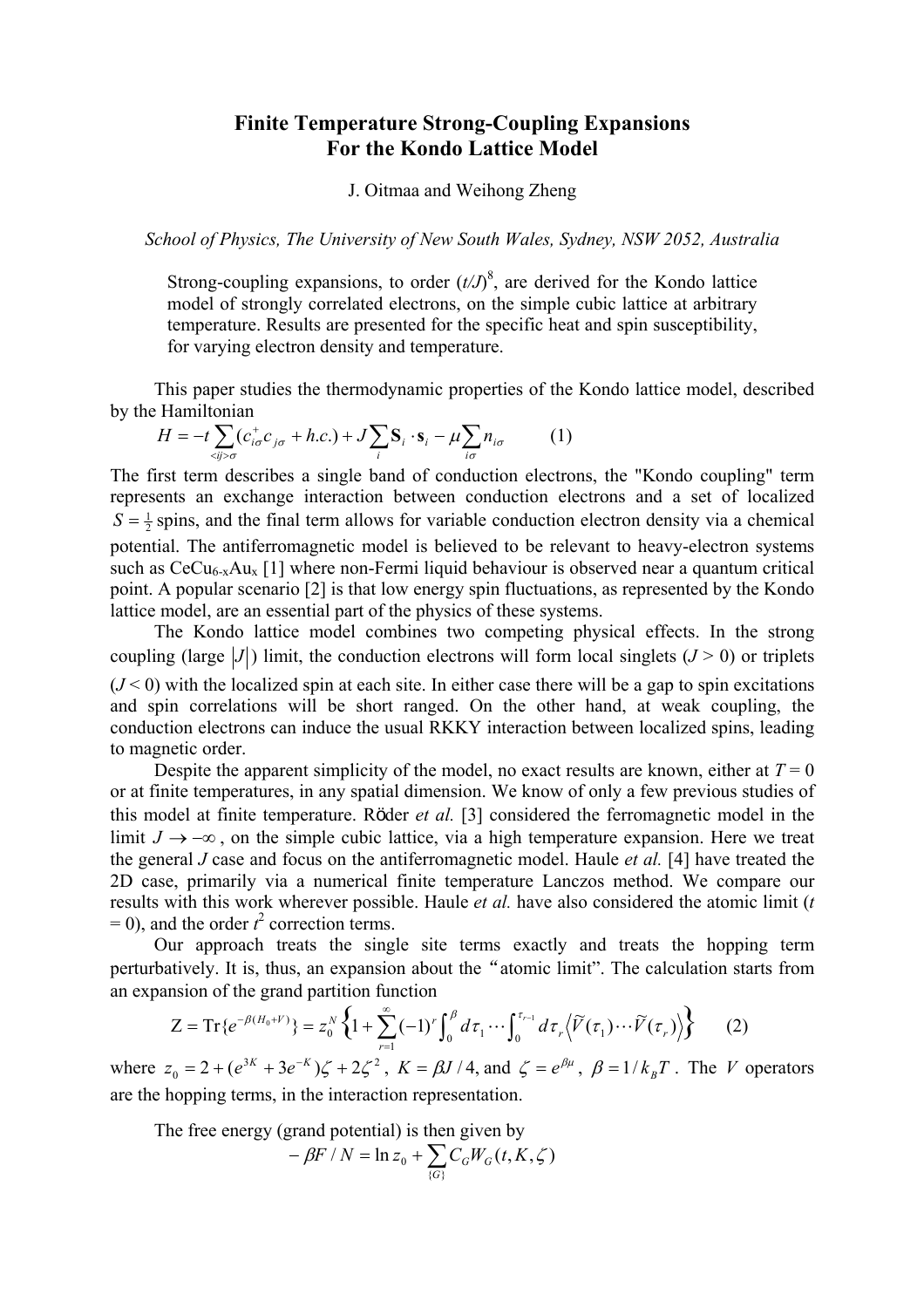where the sum is over a set of finite clusters or "graphs", with  $C_G$  being a numerical embedding factor, and  $W<sub>G</sub>$  the "graph weight". This latter quantity can be expressed in the form

$$
W_G(t,\zeta) = z_0^{-p} (t/J)^l \sum_{i,j,k} a_{i,j,k} K^i e^{jk} \zeta^k
$$

where p, l are the number of points and lines in the graph, and the  $a_{i,j,k}$  are numerical constants. Evaluation of these expressions is a lengthy procedure, involving a trace over a space of  $8^p$  states and evaluation, for each terms in the trace, of an  $r$ -fold multiple integral. Figure 1 shows an example of a graph, and its corresponding weight.



Fig. 1. The lowest order graph for the free energy and its corresponding weight.

We have computed the series to order  $(t/J)^8$ . From the free energy we compute the internal energy and average particle number. Inversion of the latter series allows quantities to be evaluated for fixed temperature and electron density.

In our full paper [5] we present and discuss results for the linear chain, square lattice, and simple cubic lattice. Here we consider only the simple cubic lattice.

Figure 2 shows the specific heat at temperature *T* for the simple cubic lattice, at halffilling  $(n = 1)$  for various ratios of  $t/J$ .





A two-peak structure is evident for the larger values of *t/J*. We believe that the broad high-temperature peak is due to the conduction electrons, while the emerging low temperature peak arises from fluctuating local spins, which become correlated with increasing *t*. To display the effect of conduction electron density we have chosen a fixed intermediate value *t/J*   $= 0.3$  and show, in Figure 3, the specific heat as a function of temperature for various values of band filling *n =* 0.25, 0.5, 0.75, 1.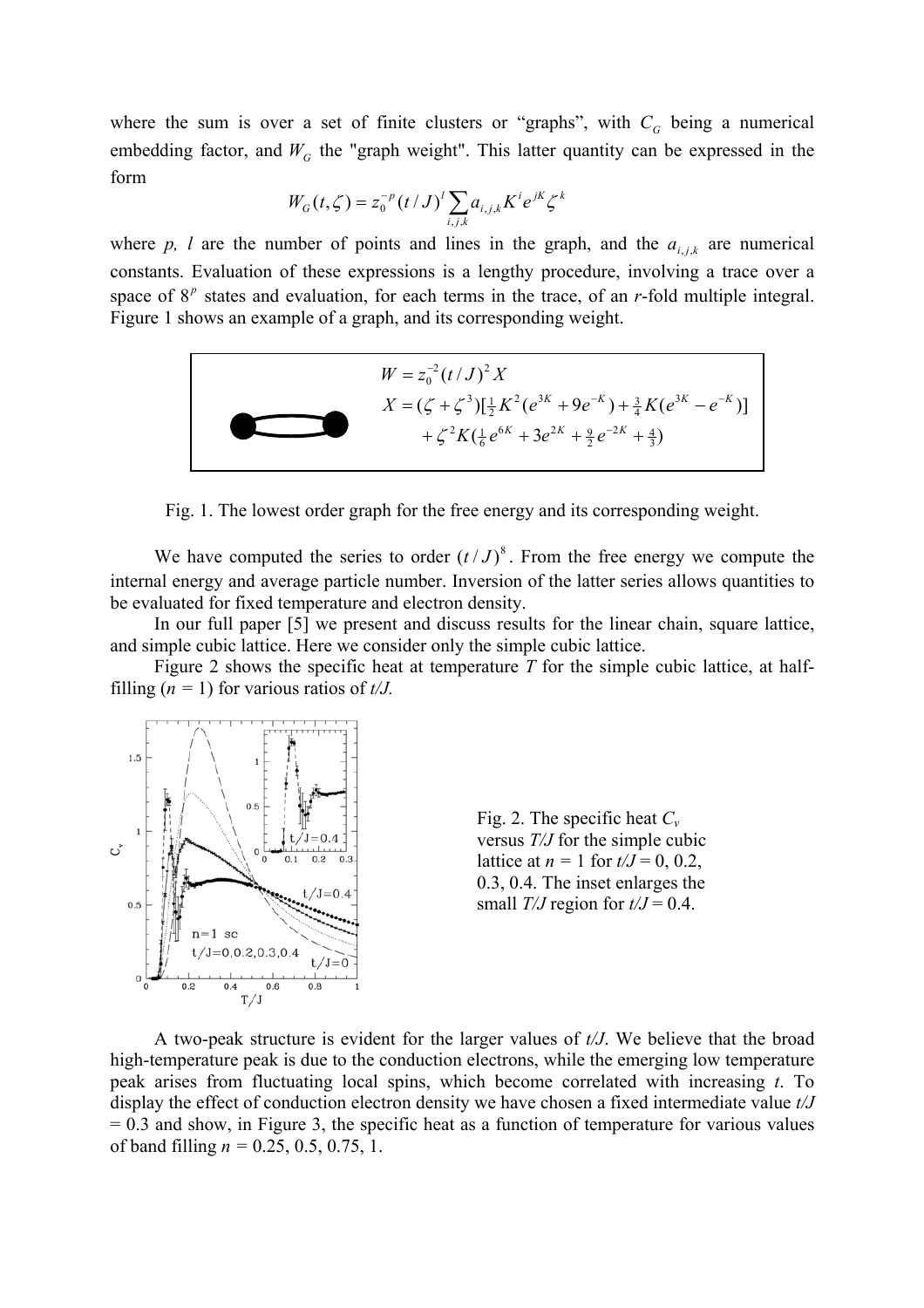The decrease in the high-temperature with decreasing *n* confirms the assignment of this peak to conduction electrons. To explore the magnetic properties we have computed the magnetic susceptibility  $\chi_s$ . Fig. 4 shows  $\chi_s$  as a function of temperature in two ways: for halffilling and various values of  $t/J$ , and for fixed  $t/J = 0.3$  for various electron densities.



effects of varying  $t/J$  at  $n = 1$  (a), and *n* at  $t/J = 0.3$  (b).

For  $n = 1$ , at low-temperature, we see the development of a sharp peak for increasing  $t/J$ , consistent with increasing spin fluctuations. For fixed  $t/J = 0.3$  the susceptibility shows a striking crossover from  $n = 1$ , where  $\chi_s$  is structureless and vanishes as  $T \to 0$ , to lower densities  $n = 0.5, 0.25$  where  $\chi_s$  appears to diverge. Evidently  $n = 0.75$  is near the critical concentration. A mean-field treatment [6] suggests the existence of a finite-temperature phase transition to a ferromagnetic phase for small *n*. The results of Fig. 4(b) support this conclusion.

## **Acknowledgments**

This work forms part of a research project supported by a grant from the Australian Research Council. The computations were performed on an AlphaServer SC computer. We are grateful for the computing resources provided by the Australian Partnership for Advanced Computing (APAC) National Facility.